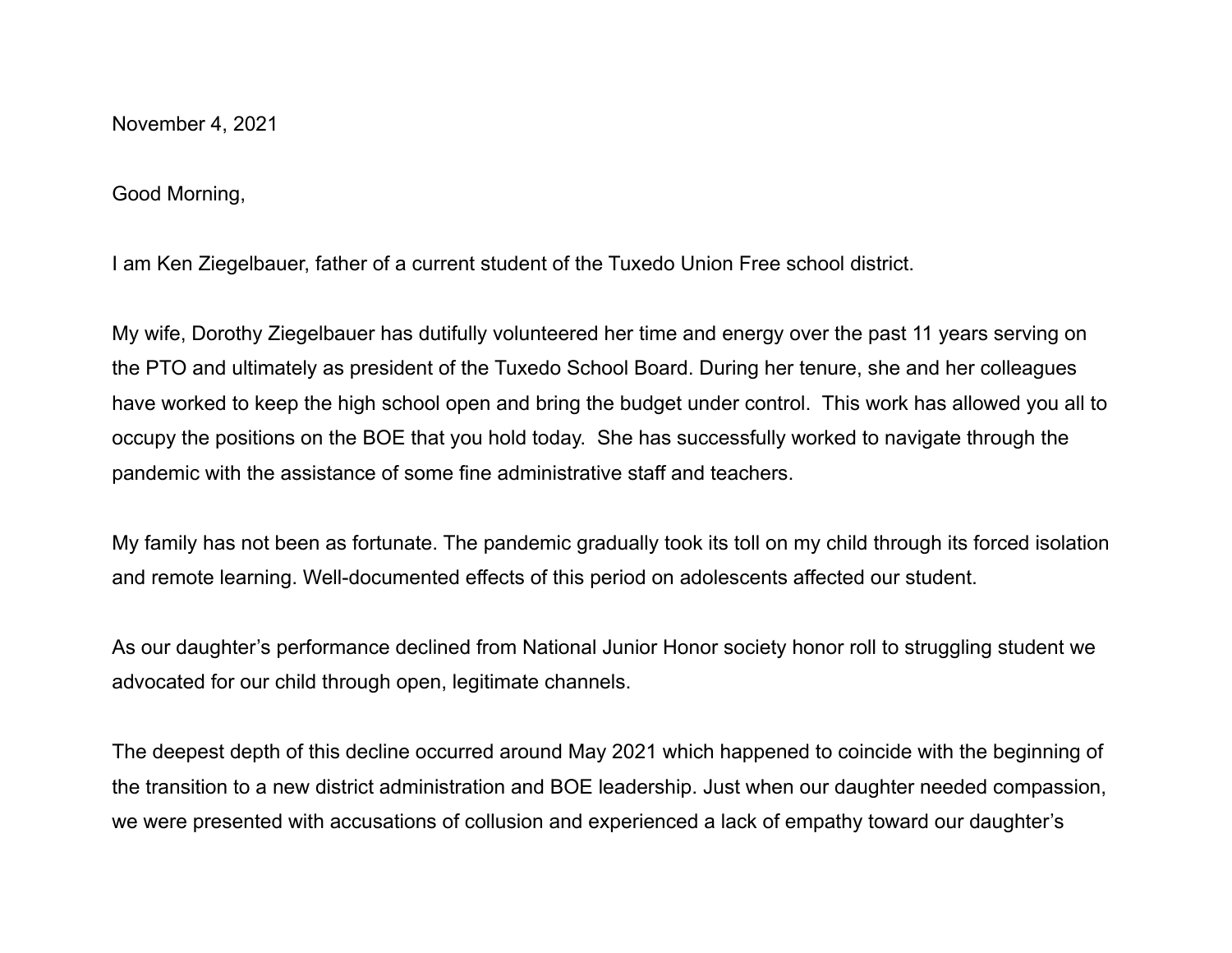situation by the new administrations. Our family's motives were falsely portrayed and we began to meet resistance to basic educational support for our daughter.

All of you have faced the challenges of raising a child. Our challenges during this time included spending nights in emergency rooms and other health facilities.

We proceeded to address the district's failure to support our child using the district's processes only to find the truth twisted and decisions hidden behind closed doors.

During the last few weeks I have heard the term whistleblower used. Yes we are a whistleblower trying to break a coverup of the denial of services for our daughter.

This action against Dorothy is just another flimsy attempt to silence us. It is one of a pattern that has been used to remove many other individuals since the new administration took office. In each case, individuals suddenly 'resigned' .... prior administrators Paul Brown and Nicole Scariano and two or three teachers … all have fallen victim to this tactic. Dorothy was also contacted and told it would be "better" if she just resigned. Resign? For what? For advocating for our child? No way. We won't be intimidated by such bullying, backroom political tactics.

We are here because as parents we have found the current BOE and administration has dramatically lost focus. It has chosen to ignore the needs of a district student in favor of supporting the now failed political dreams of the BOE president.